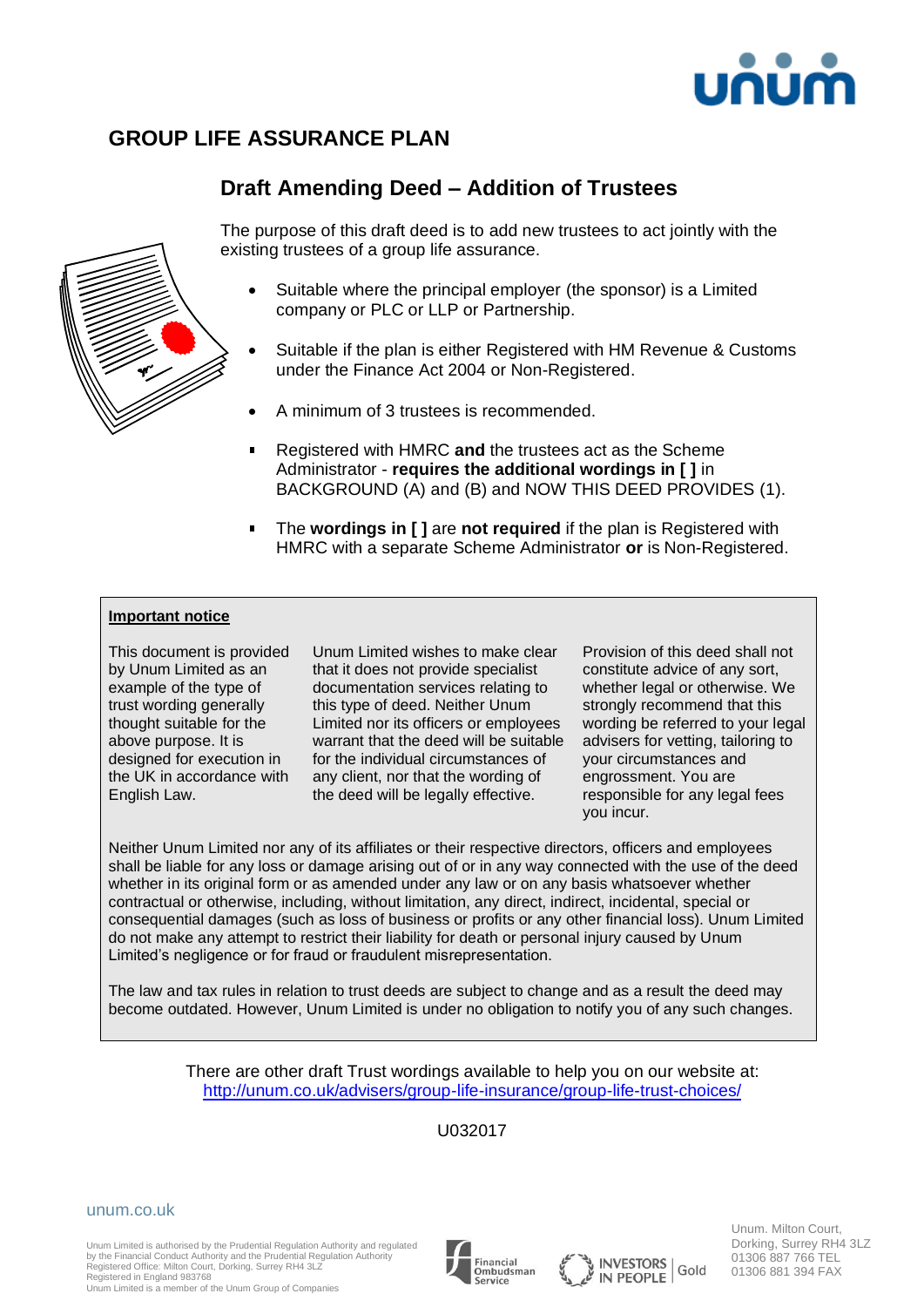Reporting Requirements – if the Plan is registered with HMRC

The Scheme Administrator is responsible for filing the Event Reports, Pension Scheme Return, Accounting for Tax forms and amending Scheme Details to keep them up to date.

The change of trustees does not require reporting to HMRC.

A change of 'scheme administrator' needs to be reported to HMRC by one of the existing Scheme Administrators using the online Scheme Administration, select 'Amend Scheme Details' under 'Scheme Administration' - [www.gov.uk/manage-registered-pension-scheme](http://www.gov.uk/manage-registered-pension-scheme)

Where the trustees also act as the Scheme Administrator:

- each Additional Trustee must:
	- Register with HMRC as a scheme administrator using the HMRC 'Pension Schemes Service Online' (**PTM**151000 - **PSOnline section 2**)
	- be "associated" to the Plan by one of the existing Scheme Administrators using the online Scheme Administration, so that access to the Plan's online records is only given to those entitled to have access (**PTM**154000 - **PSOnline section 6**) (If there is no person currently known to HMRC as Scheme Administrator of the Plan, then this association will have to be done by HMRC Audit & Pension Schemes Services.)
	- add themselves as a Scheme Administrator and make the statutory declarations in relation to the Plan (**PTM**151000 - **PSOnline section 4**)
- one of the Continuing Trustees:
	- must "associate" the new Scheme Administrator(s) to the Plan by using the online Scheme Administration, so that access to the Plan's online records is only given to those entitled to have access (**PSOnline section 6**)

**PTM** is HMRC's Pensions Tax Manual [www.gov.uk/hmrc-internal-manuals/pensions-tax-manual](http://www.gov.uk/hmrc-internal-manuals/pensions-tax-manual)

**PSOnline** is [www.gov.uk/government/publications/pension-schemes-online-user-guide/a-guide](http://www.gov.uk/government/publications/pension-schemes-online-user-guide/a-guide-to-using-the-online-service-for-scheme-administrators-and-practitioners)[to-using-the-online-service-for-scheme-administrators-and-practitioners](http://www.gov.uk/government/publications/pension-schemes-online-user-guide/a-guide-to-using-the-online-service-for-scheme-administrators-and-practitioners)

This information is based on Unum's current interpretation of the underlying legislation that applies and which may change. We do not accept any responsibility for any loss which may arise from reliance on this information.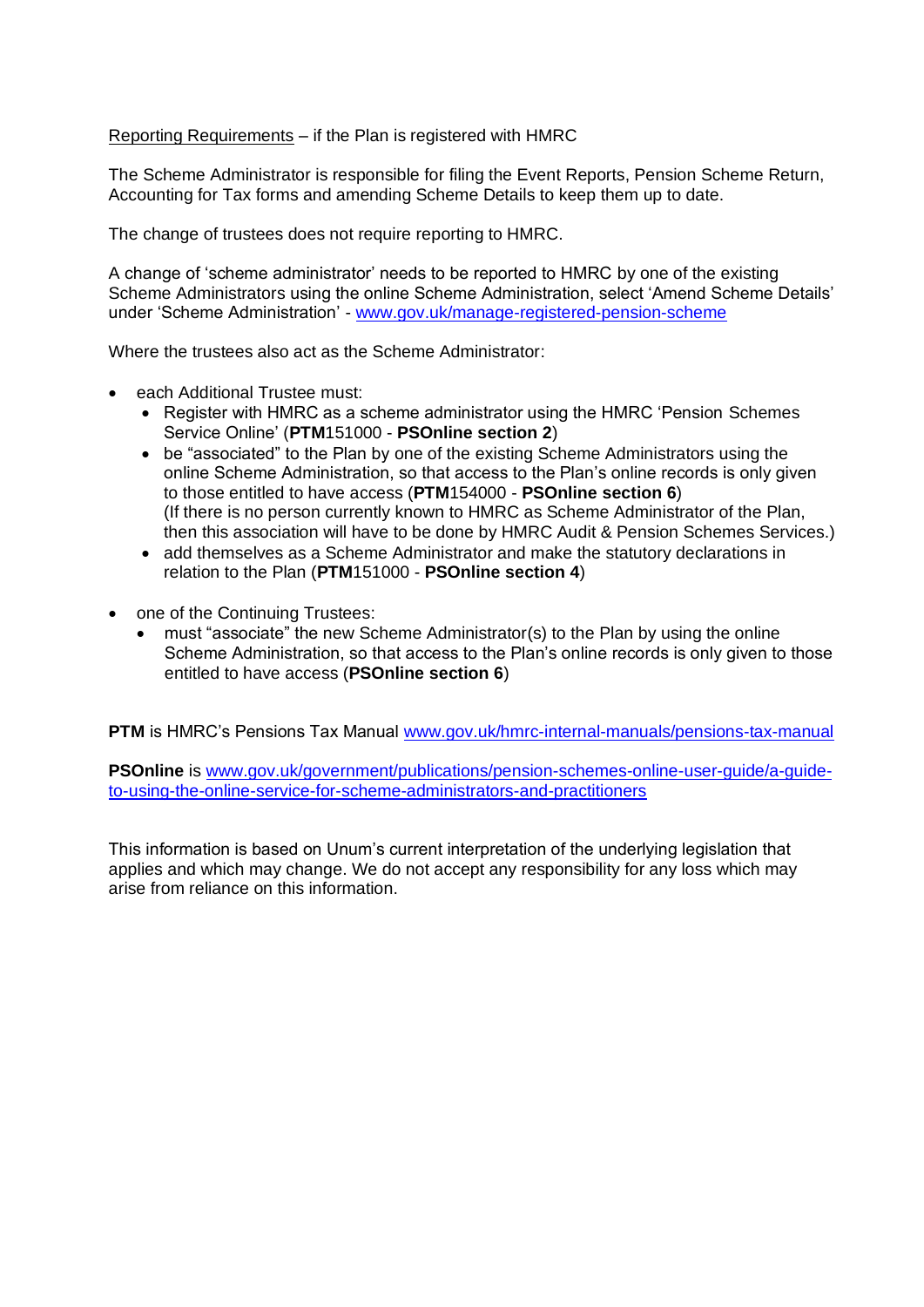# **Deed – Addition of Trustees**

**THIS AMENDING DEED** is made on the day set out below (the **execution date**) by the **sponsor**, the **continuing trustees** and the **additional trustees**. Execution of this deed confirms the **additional trustees** are to act with the **continuing trustees** of the **plan**.

| <b>Plan</b>                                         |  |
|-----------------------------------------------------|--|
| (Plan name as currently<br>shown on the trust deed) |  |
| <b>Change Date</b>                                  |  |

| <b>Sponsor</b>                                           |  |
|----------------------------------------------------------|--|
| <b>Company Registration</b><br>Number of the Sponsor     |  |
| Address of<br>the Sponsor<br>(Registered if applicable)  |  |
| <b>Continuing Trustees</b><br>(name and address of each) |  |
| <b>Additional Trustees</b><br>(name and address of each) |  |

**SUPPLEMENTAL** to a trust deed (the **trust deed**) made by the **sponsor** which established the **plan** for the purpose of providing benefits on death in respect of such persons as are admitted to membership.

#### **BACKGROUND**

- (A) The **continuing trustees** are the present trustee of the **plan** [ and the scheme administrator of the **plan** for the purposes of section 270 of the Finance Act 2004 (**scheme administrator**) ].
- (B) The **sponsor**, having the power in the **trust deed**, wishes to appoint the **additional trustees** to be trustee [ and **scheme administrator** ] of the **plan** jointly with the **continuing trustees**.

**NOW THIS DEED PROVIDES** with effect from the **change date** as follows:

- (1) The **sponsor** hereby appoints the **additional trustees** to be the trustee [ and **scheme administrator** ] of the **plan** jointly with the **continuing trustees** and the **additional trustees** hereby consent to act.
- (2) The **sponsor** and the **continuing trustees** hereby consent to the vesting in the **continuing trustees** and the **additional trustees** of all property which is the subject of the trusts of the **plan**.